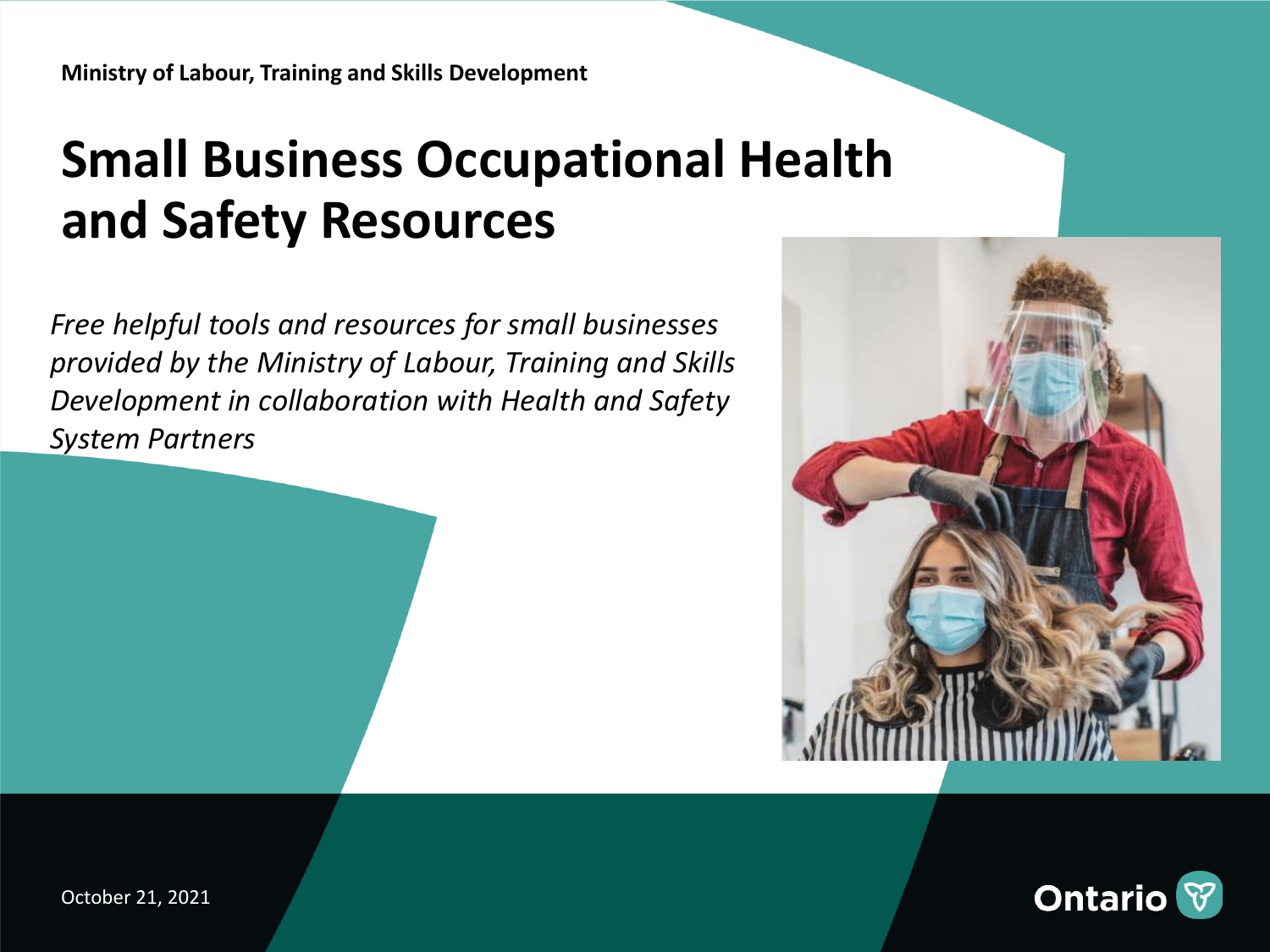# **Ministry of Labour, Training and Skills Development Ontario**

• **COVID-19 Safety Plan Builder:** The builder is an online, interactive platform that will make it easier and faster for employers to create a workplace safety plan to address the risks of exposures to workplace hazards like COVID-19.

#### LINK: [COVID-19 and workplace health and safety | Ontario.ca](https://www.ontario.ca/page/covid-19-workplace-health-safety)

• **COVID-19 Small Business Recovery Resources:** Learn about resources available for Ontario businesses with fewer than 100 employees.

LINK: [Small business recovery resources | COVID-19 \(coronavirus\) in Ontario](https://covid-19.ontario.ca/small-business-recovery-resources)

• **Guide for Health and Safety Committees and Representatives:** Use this guide to establish strong roles and clear procedures to support health and safety in your workplace.

LINK: [Guide for health and safety committees and representatives | ontario.ca](https://www.ontario.ca/page/guide-health-and-safety-committees-and-representatives)

• **Supporting Ontario's Safe Employers:** This program is run by the Chief Prevention Office to promote health and safety in the workplace and help reduce injuries and fatalities.

LINK: [Supporting Ontario's Safe Employers Program | Ontario.ca](https://www.ontario.ca/page/supporting-ontarios-safe-employers-program)

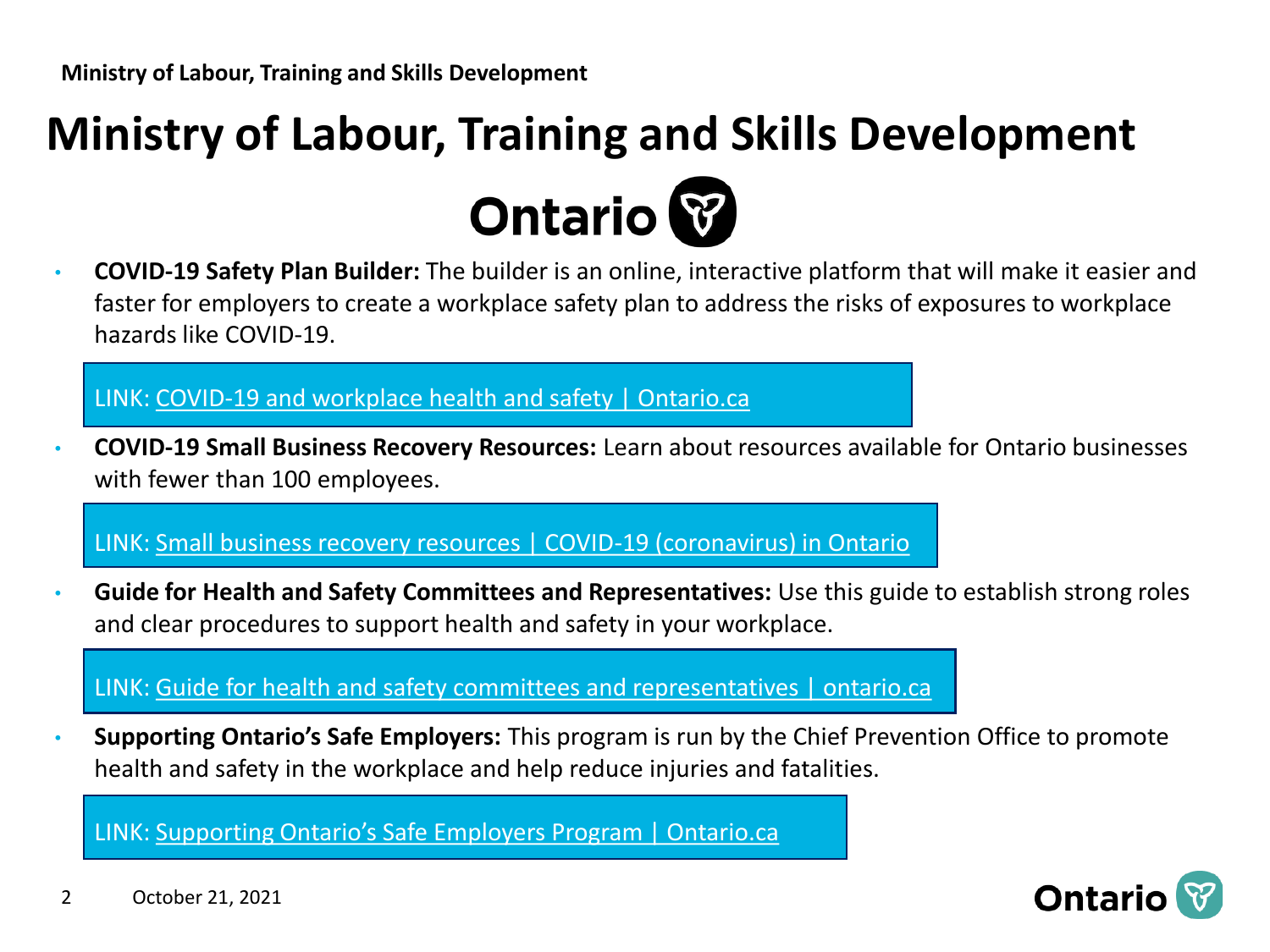#### **Infrastructure Health and Safety Association**



• **COVID-19 Construction Resources:** This source provides direct links for guidance and best practice documents, recent announcements from IHSA and posters that can help your small business stay safe during COVID-19.

LINK: [COVID-19 Construction Links & Resources \(ihsa.ca\)](https://www.ihsa.ca/covid-19/construction/links-resources)

• **IHSA Safety Talks:** A safety talk is a hands-on way to remind workers that health and safety are important on the job. Each talk takes about five minutes and can help workers recognize and control hazards on the project. Topics include Personal Protective Equipment, Working at Heights, Responsibilities and Rights, and Occupational Health.

LINK: [Safety Talks \(ihsa.ca\)](http://www.ihsa.ca/resources/safetytalks.aspx)

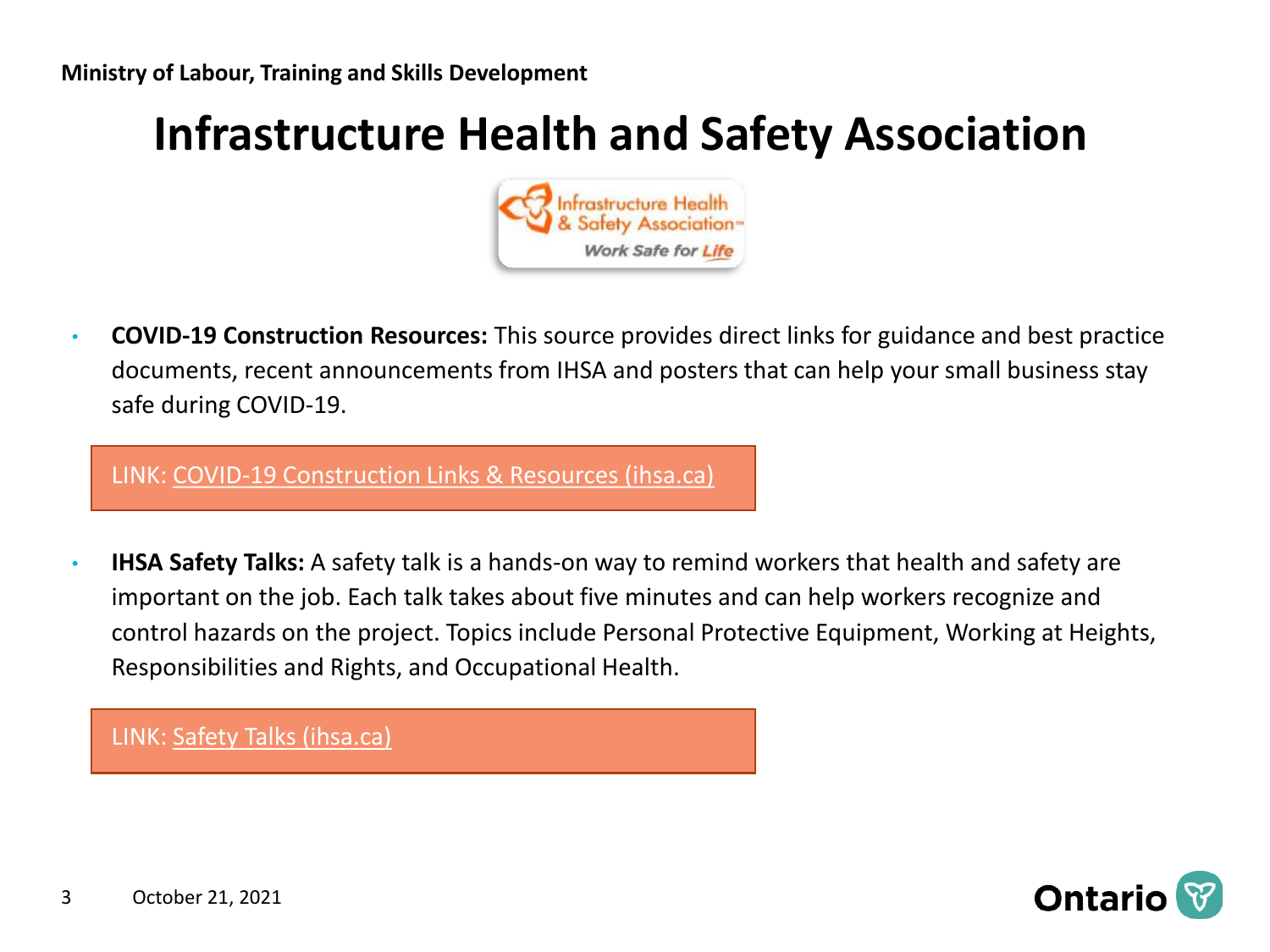### **Occupational Health Clinics for Ontario Workers**



Centres de Health Clinics santé des travailleurs (ses) de l'Ontario Inc. Workers Inc.

• **Occupational Health Tools & Apps:** The applications are available for your smartphones and tablets. The tools provided include detailed instructions. These resources are designed to help you work safer and smarter, including topics such as Hazard Assess, Air Assess, Stress Assess and Ergonomic Tools.

LINK: [Occupational Health Toolkits and Apps \(ohcow.on.ca\)](https://www.ohcow.on.ca/resources/occupational-health-apps-tools-calculators/#1634043748704-dc6b4699-6bcb)

• **COVID-19 Ventilation Checklist:** Following the Hierarchy of Controls, ventilation and filtration provided by HVAC systems can reduce the airborne concentration of SARS-CoV-2 and thus the risk of transmission through the air. This Ventilation Checklist (COVID-19) can be used as a guide to assess the suitability of ventilation in the workspace/building that are to be occupied.

#### LINK: [Ventilation Checklist \(ohcow.on.ca\)](https://www.ohcow.on.ca/covid-19/ventilation-checklist-2/)

• **Regional Risk Tool and Tips:** This page provides a tool to determine your local infection risk and corresponding tips for COVID-19 prevention in non-healthcare workplaces.

LINK: [Regional Risk Tool & Tips \(ohcow.on.ca\)](https://www.ohcow.on.ca/covid-19/regional-risk-tool-tips/)

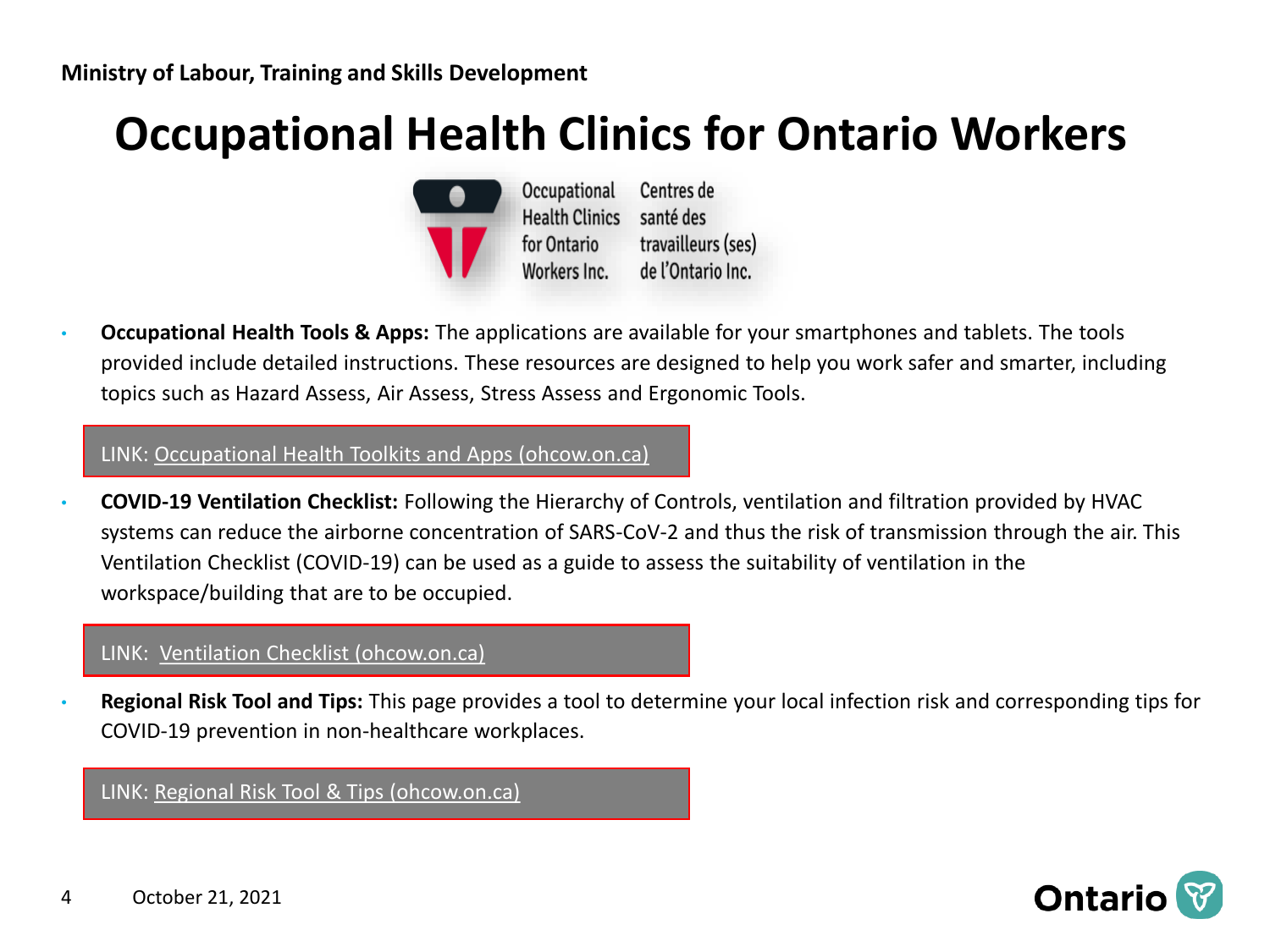### **Public Services Health and Safety Association**



• **PSHSA Small Business Continuity Planning Resource /Checklist:** The PSHSA Business Continuity Planning Checklist Tools for small and larger businesses includes information on the benefits of a BCP, a Business Continuity Planning Framework; and Business Continuity Planning Checklist Tool for a Pandemic. These tools will enable organizations to identify gaps in their business continuity planning processes and allow them to develop an action plan to close the gaps.

#### [LINK: https://www.pshsa.ca/resources/small-business-continuity-planning-checklist-for-a](https://can01.safelinks.protection.outlook.com/?url=https%3A%2F%2Fwww.pshsa.ca%2Fresources%2Fsmall-business-continuity-planning-checklist-for-a-pandemic&data=04%7C01%7CCassandra.Kovacic%40ontario.ca%7Cbf9664a214d54a491b8508d990162656%7Ccddc1229ac2a4b97b78a0e5cacb5865c%7C0%7C0%7C637699247069316274%7CUnknown%7CTWFpbGZsb3d8eyJWIjoiMC4wLjAwMDAiLCJQIjoiV2luMzIiLCJBTiI6Ik1haWwiLCJXVCI6Mn0%3D%7C1000&sdata=TMtyOwILT2T4ddhknWwI5TM2bWMlE2a25y76hZ%2BBiAA%3D&reserved=0)pandemic

• **Small Business Resource Manual:** This booklet is designed to make health and safety as easy as possible. PSHSA offers you a simple step-by-step process, including an easy to follow action checklist to help you to set up and maintain a basic health and safety program.

LINK: [Public Services Health and Safety Association | Small Business Resource Manual \(pshsa.ca\)](https://www.pshsa.ca/resources/small-business-resource-manual)

LINK: <https://www.pshsa.ca/sectors-priorities/small-business>

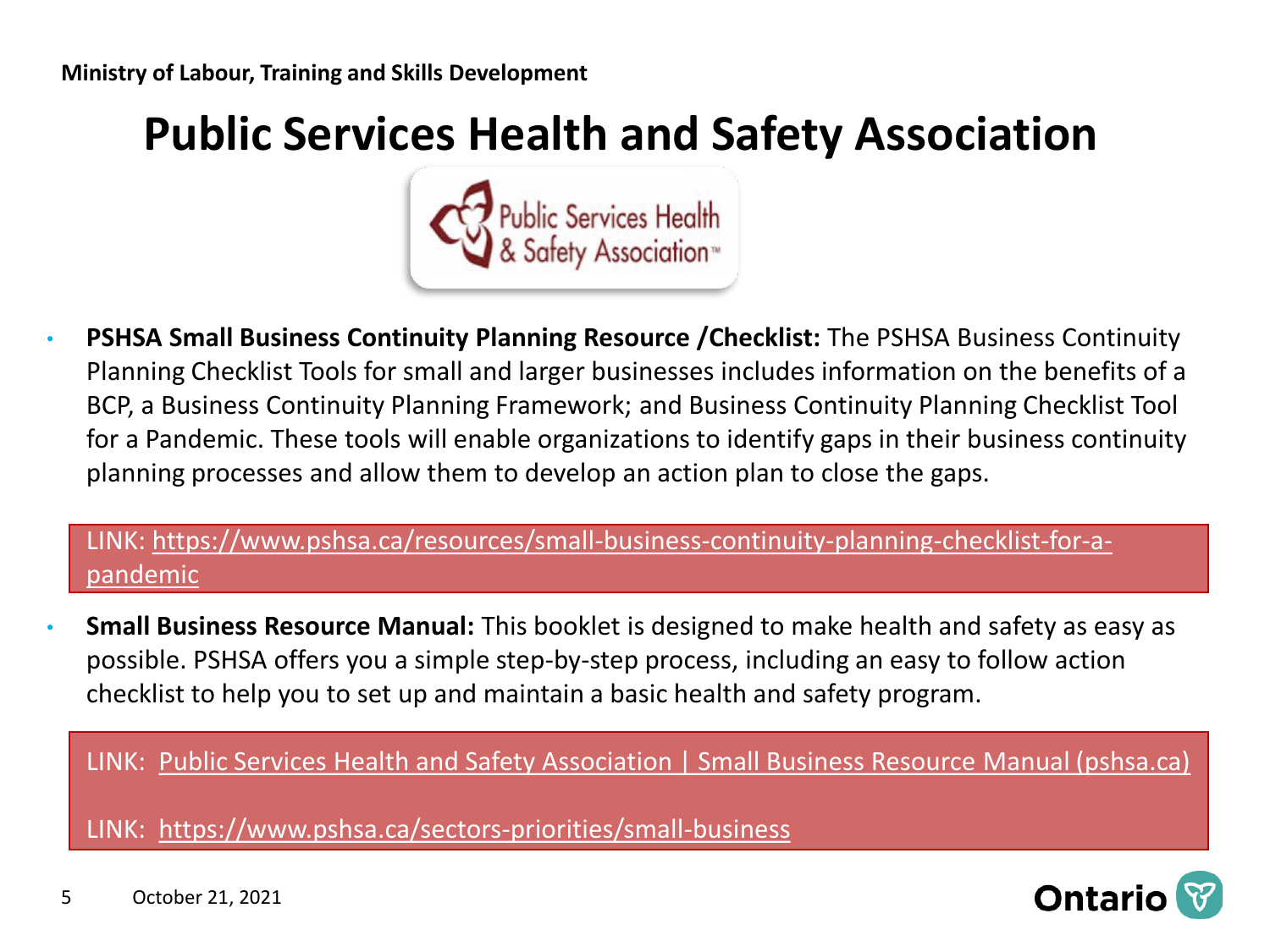#### **Workplace Safety and Insurance Board** wsib ONTA

• **Health and Safety Excellence program:** The Health and Safety excellence program provides a clear roadmap to help businesses earn rebates on their WSIB premiums, as well as digital recognition and awards.

LINK: [Health and Safety Excellence program | WSIB](https://www.wsib.ca/en/healthandsafety)

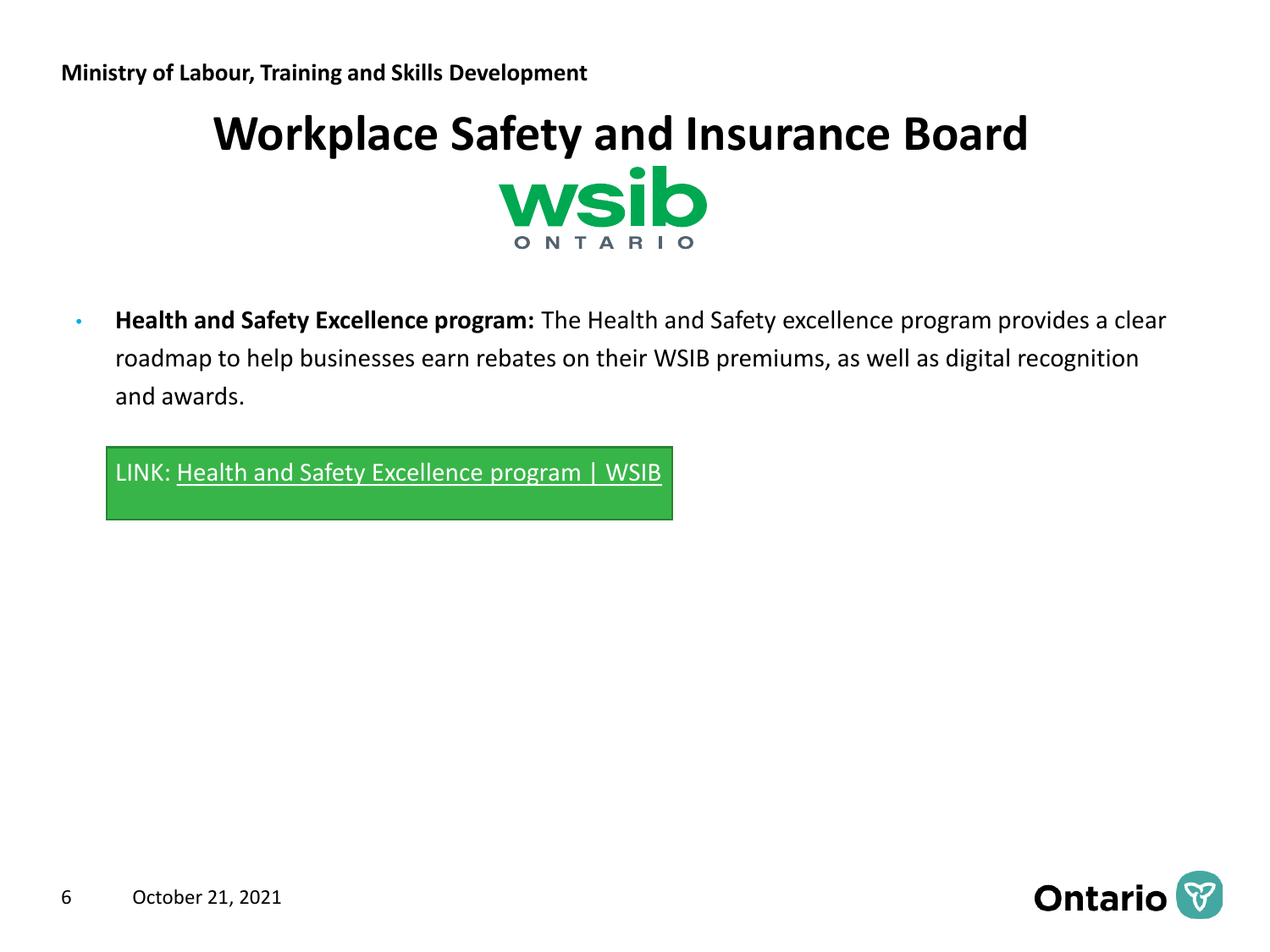### **Workplace Safety and Prevention Services**



• **Small Biz Safety Podcast:** Each episode of the Small Biz Safety Podcast takes a look at current issues and health and safety news that affects the small business community. You will come away with helpful tips and advice you can immediately put into practice. Available free for download on platforms such as Apple Podcasts, Google Podcasts, Spotify and Podcast Player.

LINK: [Small Biz Safety Podcast \(wsps.ca\)](https://www.wsps.ca/resource-hub/small-businesses/small-biz-safety-podcast)

• **Safety Checks for Workers:** This Stream includes all of Workplace Safety and Prevention Services Safety Checks and tips for workers to use in their workplaces.

LINK: [Safety Checks for Workers \(wsps.ca\)](https://www.wsps.ca/resource-hub/safety-checks)